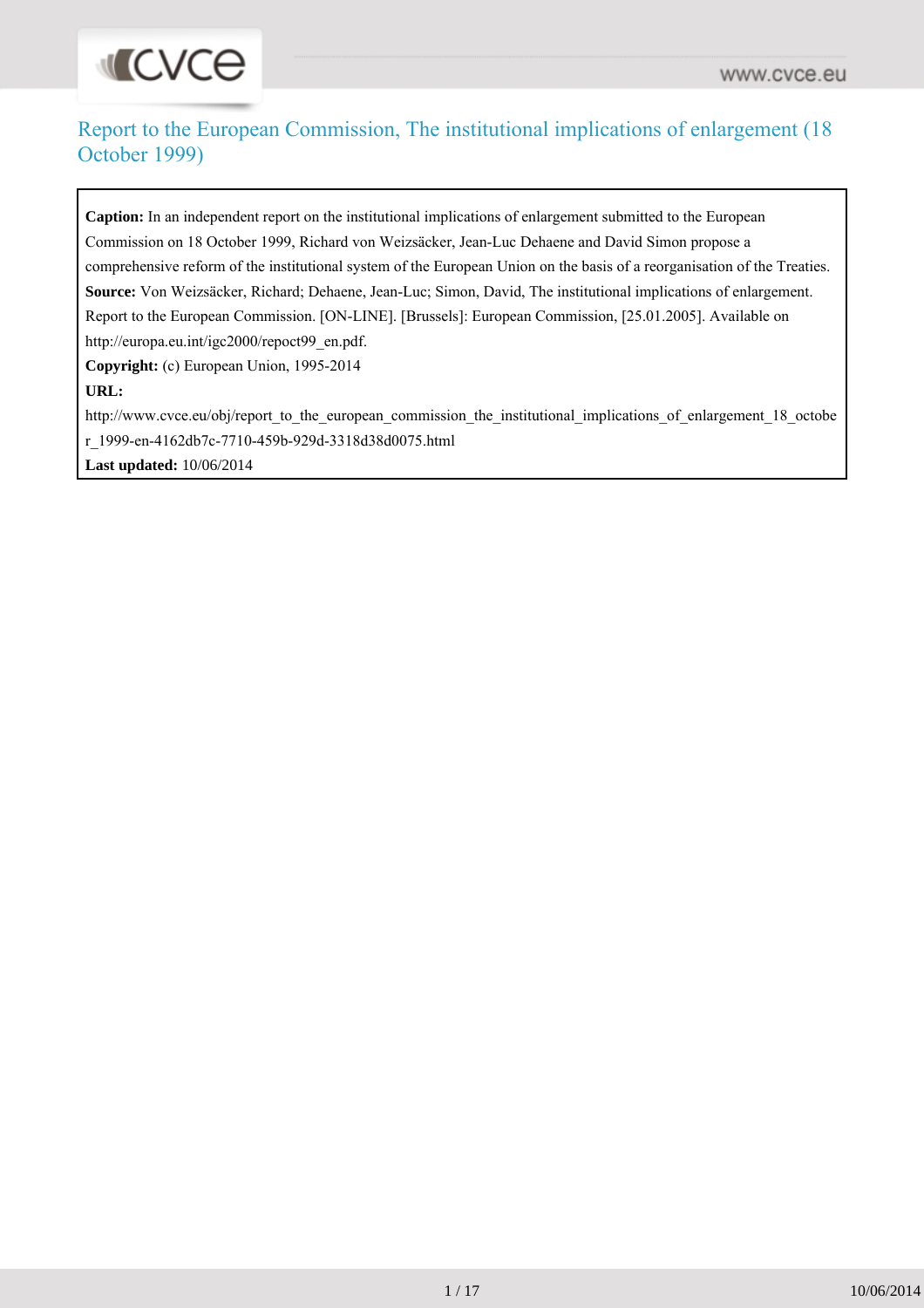www.cvce.eu



 $\hat{\mathbf{v}}$ 

Ą,

ś

Richard jean-Luc David von WEIZSÄCKER DEHAENE SIMON

# **THE INSTITUTIONAL IMPLICATIONS OF ENLARGEMENT**

Report to the European Commission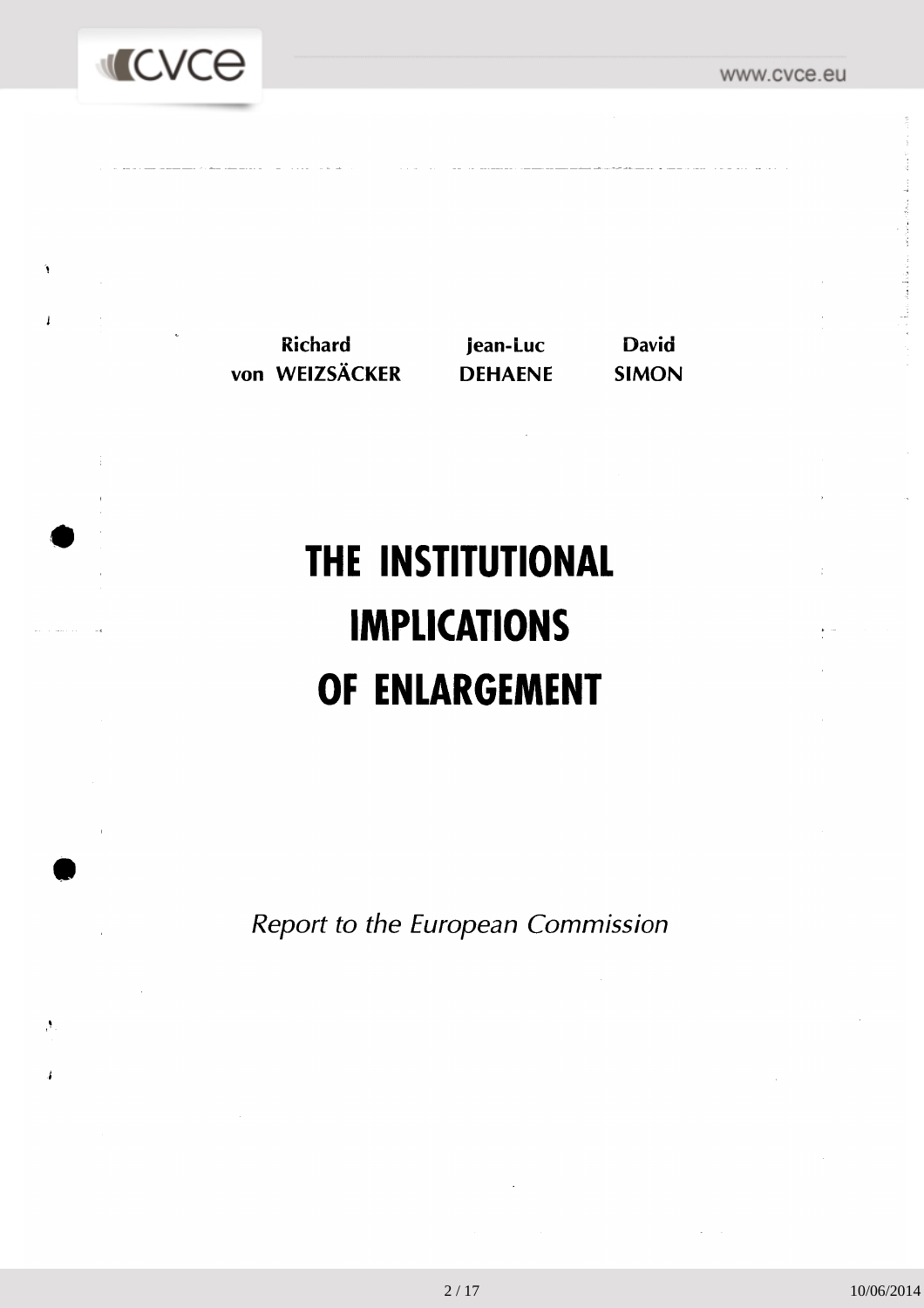www.cvce.eu



 $\ddot{\phantom{1}}$ 

**Richard Jean-Luc David von WEIZSÄCKER DEHAENE SIMON** 

# **THE INSTITUTIONAL IMPLICATIONS OF ENLARGEMENT**

Report to the European Commission

Brussels, 18 October 1999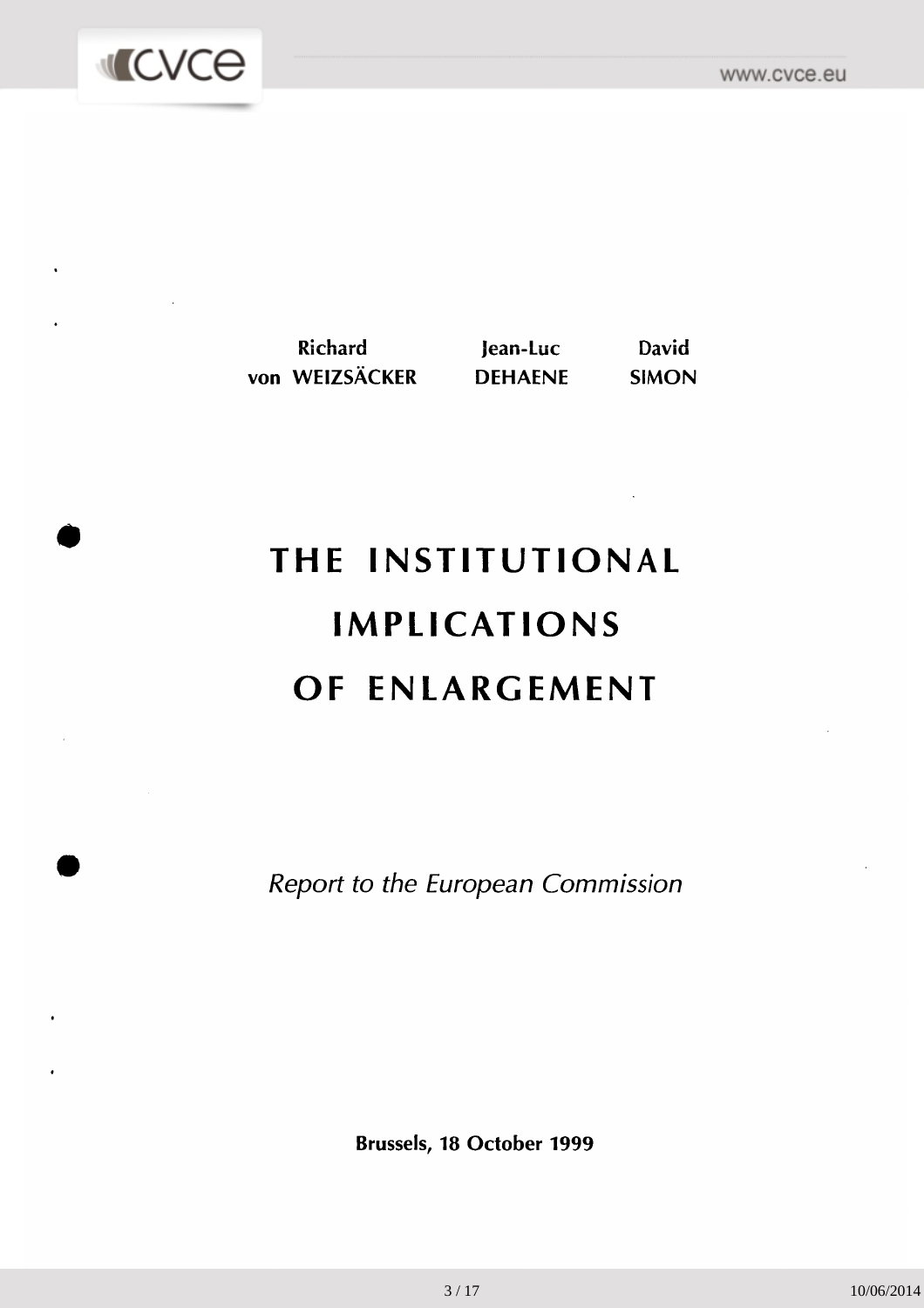

On the first of September 1999, the President designate of the European Commission, Professor Romano Prodi, invited Mr. Jean-Luc Dehaene, former Prime Minister of Belgium, Mr. Richard von Weizsäcker, former President of the Federal Republic of Germany and Lord Simon of Highbury, former chairman of British Petroleum and former Minister, to give their views in complete independence, by mid October, on the institutional implications of enlargement in view of the forthcoming Intergovernmental Conference.

The mandate of the group was to identify institutional problems which needed to be tackled and to present arguments indicating why they needed to be dealt with by the IGC. It was not to make specific proposals: this will be the task of the Member States and of the institutions, before and during the IGC.

The group met several times in September and October under the chairmanship of Mr. Dehaene.

It presented its report on October 18<sup>th</sup>.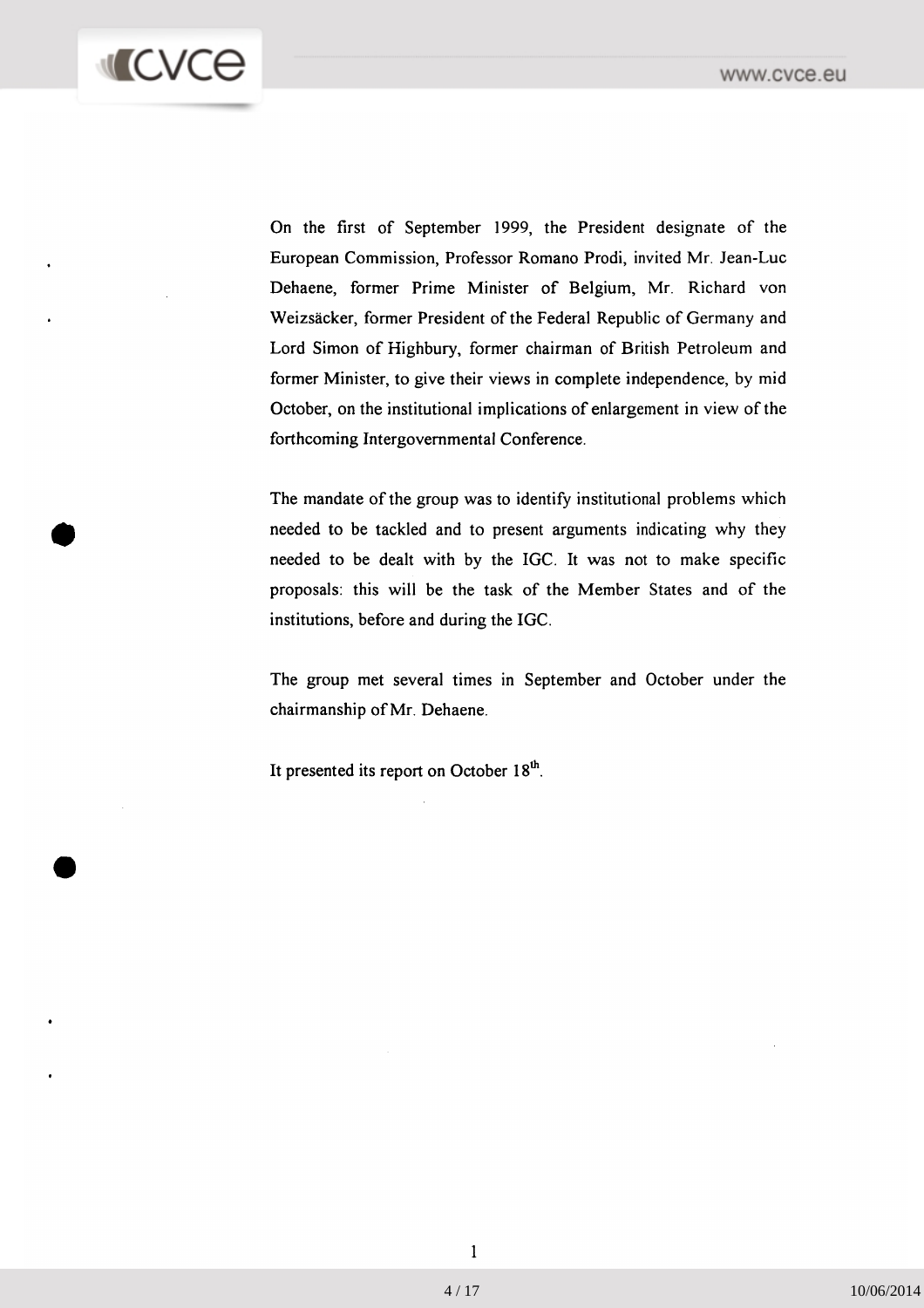

## **1. Introductory Remarks: The Challenge**

### **1.1 Reform is urgent**

The institutional structure of the European Union was established in the fifties for a Community of six Member States. It was a very original construction and it has served Europe well. It is largely due to the institutions that political, social and economic relations between the states and societies of Western Europe have been fundamentally transformed in a balanced and peaceful manner. The basic elements of this structure must obviously be maintained.

But there are now clear indications that the system is no longer working as it should in a Union of fifteen members. The question automatically arises whether the institutions, as initially conceived, will be able to serve efficiently a Union which may in the foreseeable future extend to  $25 - 30$  or even more participants. Since the fifties, successive treaties have introduced some adaptations of the institutional framework, but there has been no effort at comprehensive reform. This is a challenge we will sooner or later have to face.

Member States are in agreement on this point. When signing the Amsterdam treaty they accepted the necessity, in due course, of a comprehensive institutional reform enabling an enlarged Community to perform efficiently. This agreement is embodied in a protocol annexed, in Amsterdam, to the European treaties.

This protocol envisaged a two step approach: a limited reform before the first enlargement, a comprehensive reform before the number of Member States exceeded twenty.

Positive developments in the accession process, since Amsterdam, have blurred this distinction. Negotiations are being pursued with six candidate countries and the Helsinki European Council is likely to initiate negotiations with a further group. This means that the first enlargement might well bring the Union membership beyond twenty, and that, in any case, the time span between the first enlargement and the second would be shorter than initially projected. Given this evolution, which may well accelerate in the coming months, the group concluded that the spirit of the Amsterdam protocol, the needs of the institutional system of the Union and the difficulties inherent in a limited agenda implied that **an effort at comprehensive reform should be undertaken right now.** There might be no better occasion in future.

### **1.2 Enlargement is Imperative**

There is also agreement among Member States that enlargement is an objective of such political and historical importance, both for the Union and candidate countries, that it cannot be delayed or postponed because institutional reform is incomplete. The challenge for the present generation of European leaders is to attain the fundamental objective of enlargement while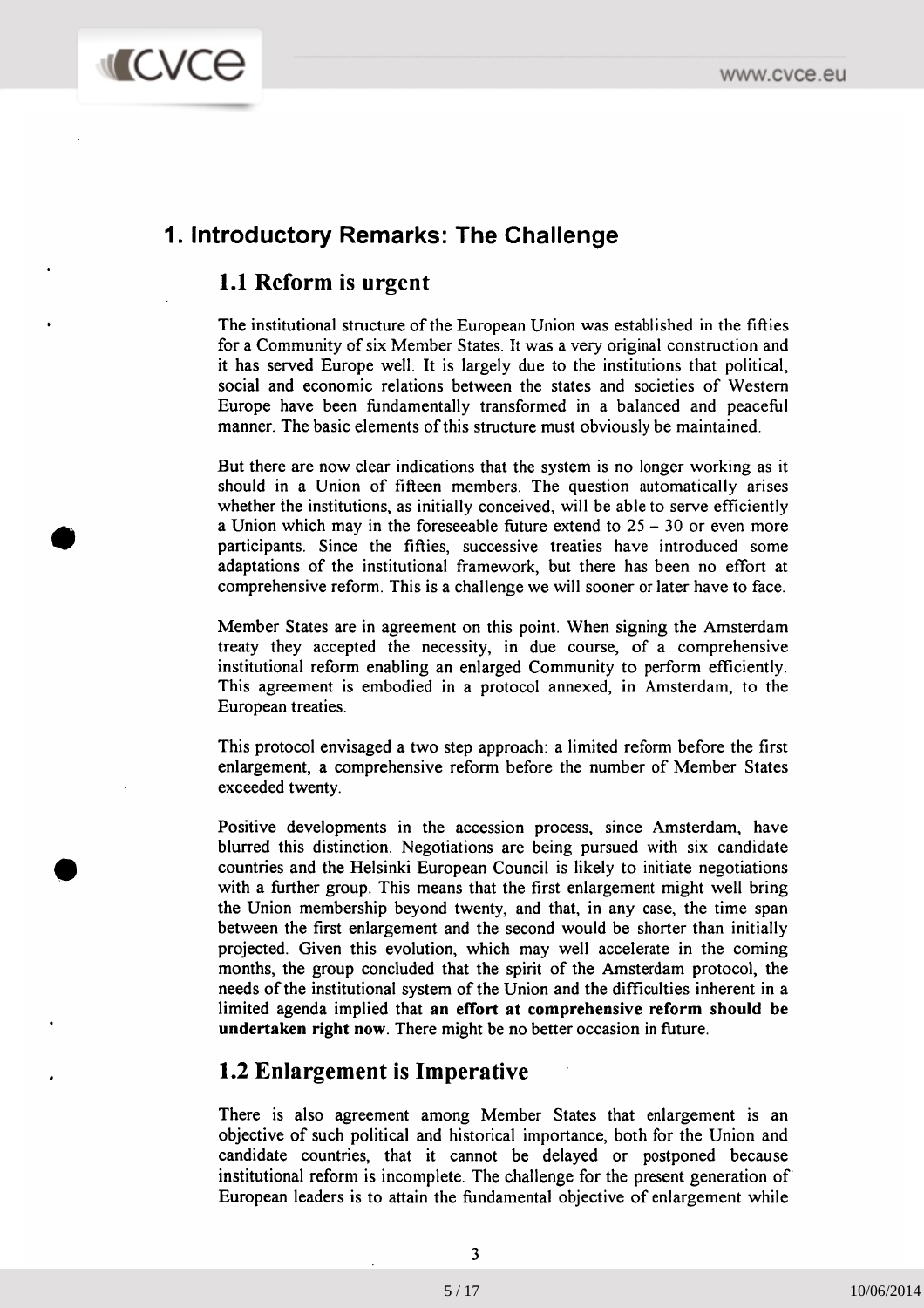

also resolving, in the same time frame, one of its consequences, namely the need for such reform as will enable an enlarged Union to perform effectively.

The Cologne European Council considered that, in order not to delay enlargement, it was necessary for the forthcoming IGC to be concluded by the end of 2000. **The group has taken that deadline** as **imperative.** 

### **1.3 The Challenge**

The challenge therefore is to identify those elements of reform that are necessary and to indicate the means whereby they could be addressed in the year 2000.

On the first point  $-$  the elements of reform  $-$  the group noted that the three issues identified at Cologne had implications or consequences going well beyond the apparent simplicity of their formulation. It advises a somewhat broader agenda, including a reorganisation of the treaty texts in order to avoid constant revisions.

On the second point  $-$  the means to achieve reform  $\cdot$  it suggests that, drawing on the lessons from Amsterdam, the IGC negotiating procedure should be adapted and that the resulting acceleration could, if the political determination was sufficient, produce a more substantial reform package within the prescribed deadline.

### **1.4 Connecting with the people**

In the course of its work the group has discussed the necessity of more simplicity and clarity in the governance of European affairs, more transparency, flexibility and accountability in the way the institutions work. The fact that most Europeans do not understand the working of our institutions must surely be a problem governments should consider. This is not directly linked to enlargement, though of course the citizens of new Member States will be even more puzzled than those of Member States who have lived through half a century of European integration. **We must find** ways **of connecting or reconnecting to the people:** why and how the institutions work and to whom they are accountable must be demystified.

Transparency implies clarity and public understanding of aims and objectives. With this in mind the *"Millennium Declaration"* which the Finnish presidency is preparing for the Helsinki European Council is significant. Language approved in that declaration might usefully be introduced in a preamble to the forthcoming treaty.

Similarly the Charter of Fundamental Rights of the European Union, which is called for by the Cologne European Council conclusions, would enhance in public opinion the legitimacy and relevance of the institutions. As the European Council indicates the question whether and, if so, how the Charter should be integrated into the treaties will have to be considered.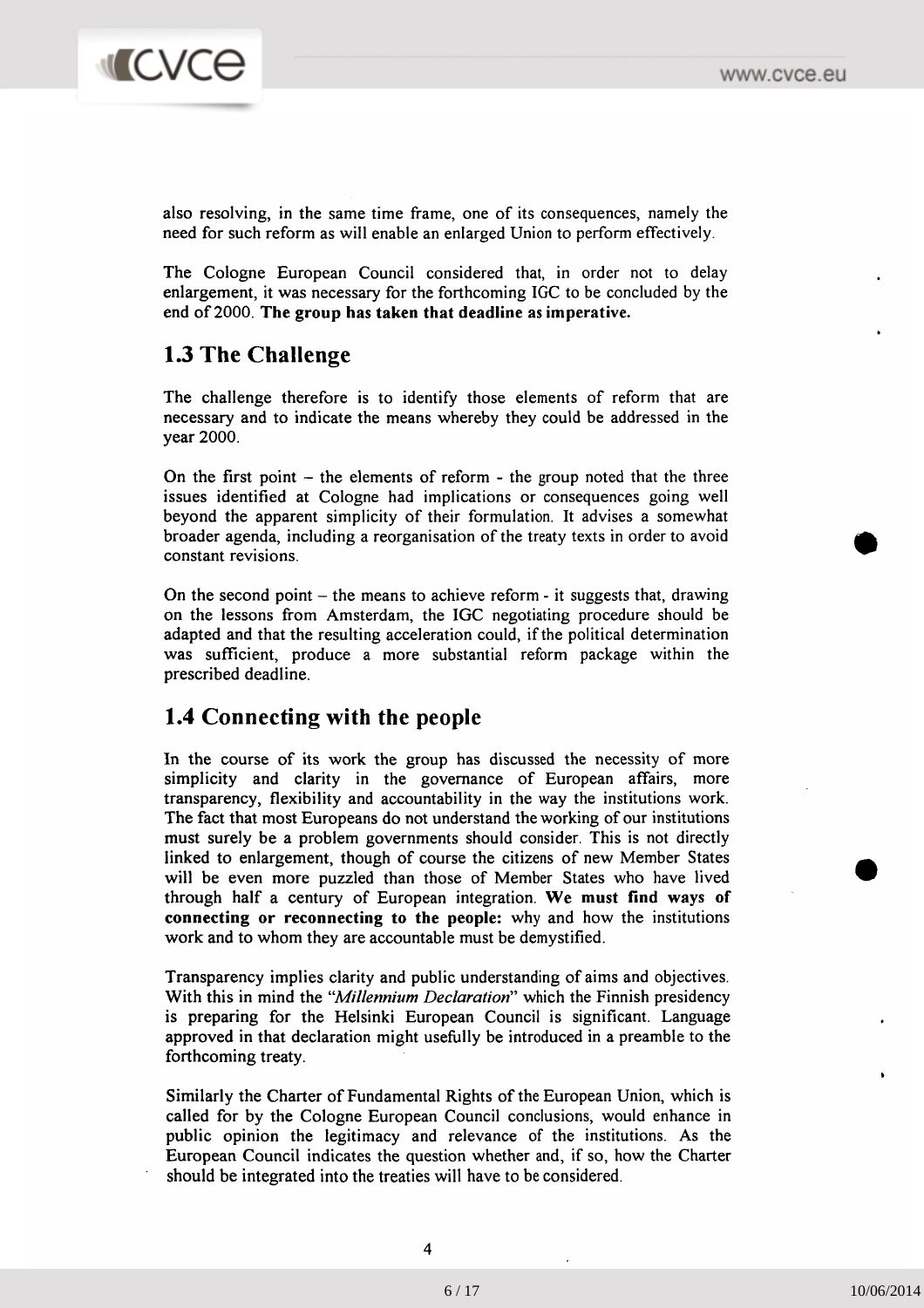

The reorganisation of the treaties, proposed in this report, would, as a side effect, contribute to that simplicity and clarity which is needed to make the whole more understandable. Similar efforts could be made to clarify the elaboration of secondary law and of the budget. As a minimum, negotiators should, in the process of institutional reform, keep the important objectives of clarity, simplicity and transparency in mind.

Clarity and public understanding also implies, in the long term, that Member States will have to take a position on the ultimate geographical extension of the Union. The Group does not suggest that this should be done now, but the problem should not be forgotten.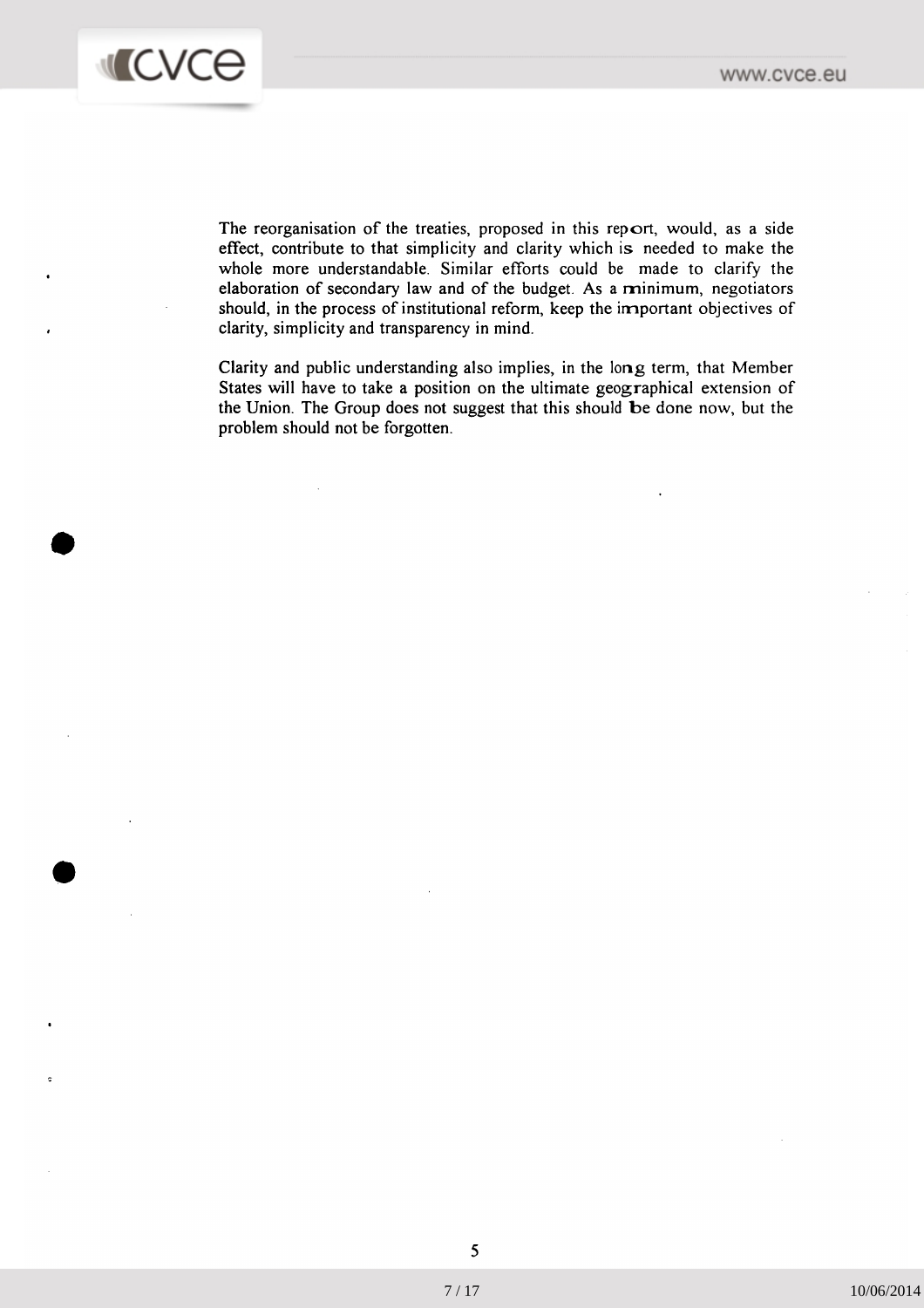## **UICVCO**

## **2. Efficiency of the Institutions**

### **2.1 Reasons for Change**

It is a fact that the institutional structure of the Union has, in recent years, shown signs of strain. Everyone acknowledges that the Council is not working well: sluggish decision making, lengthy debates, lack of co-ordination between too many different Councils, numerous operational and legislative problems sent for decision to the heads of Government inhibiting their focus on strategic leadership.

The efficiency of the institutional process has also clearly been hindered by the unsatisfactory performance of the Commission. Management weaknesses, analysed in a controversial report by independent experts, have been acknowledged'by the Commission

The European Parliament itself has seen its powers increase through successive treaties but is not making a commensurate impact, as an elected assembly should, on public opinion.

The balance between institutions, which is an essential element of stability and efficiency in the system, is also being put under pressure

A significant increase in the number of participants automatically increases problems of decision making and management. Interests are more different, discussion is slower, decision more difficult, management more complex. Problems in the working of the European institutions are already apparent today, and are affecting the functioning of the basic institutional triangle: Commission, Council, and Parliament. They are bound to increase. Institutional reform is needed to remedy those problems.

The necessity of reform, as recognised by the treaty of Amsterdam, led the Cologne European Council to indicate three issues which clearly need to be considered: size and composition of the Commission, weighting of votes in Council (including re-weighting, double majority and threshold of qualified majority), extension of majority voting. The group believes that discussion of these issues can not be handled in isolation. Firstly because they cover in fact more topics than is immediately apparent. For example, extension of codecision with Parliament is generally seen as a democratic consequence of the extension of majority voting. Secondly because the arguments leading to the choice of these issues are also valid in other cases. For example the Commission is obviously not the only institution where the number of members will create problems.

The issues identified by the European Council are clearly of major importance but they need to be considered in the context of a more extensive institutional reform.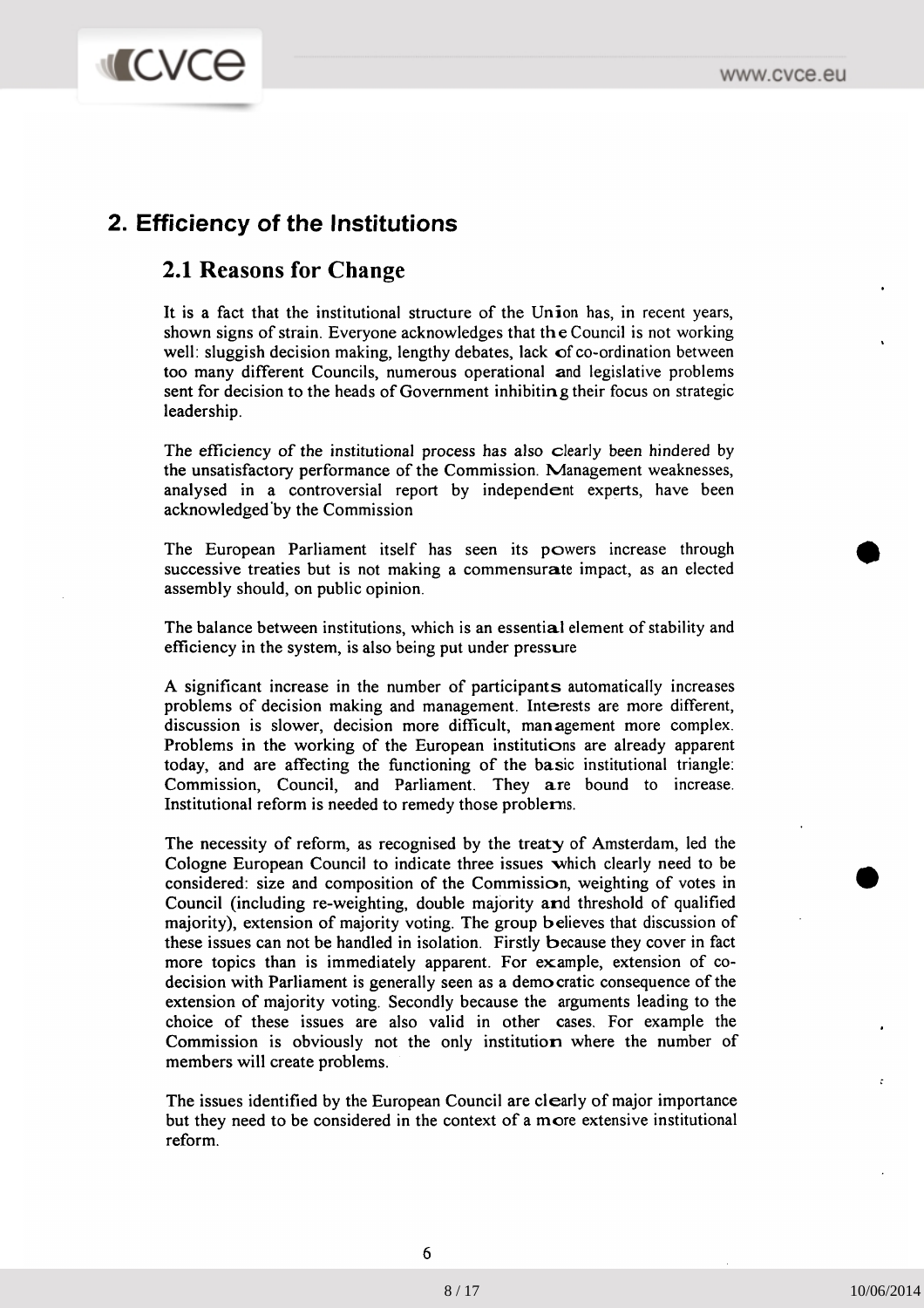

In a larger and more diverse Union, flexibility in the institutional framework is even more important than at present. Enlargement will increase diversity. This does not imply that Member States should be allowed to opt out of any policy they choose: the European Union would not survive if Member States were allowed to pick and choose among obligations of the Union. But it does imply that, in a more heterogeneous aggregate of Member States, some will wish to go further or faster than others. They will want to build on the Union's agreed common policies, objectives and achievements. They will therefore wish to pursue forms of closer co-operation between themselves. This seems both legitimate and indispensable.

In the absence of such a possibility. Member States will tend to co-operate outside the Union (Schengen) or outside the institutional framework of the Union (Euro 11). Those solutions affect the institutional balance of the Union and they deprive the Member States, and their citizens, of the democratic and judicial guarantees that an institutional framework provides.

Flexibility is in no way directed against candidate countries and will not impede accession. On the contrary accession negotiations might well be accelerated if, on some of the more difficult issues, closer co-operation was effectively a practical option. The principle that flexibility initiatives are open to all Member States which fulfil the necessary conditions has always been the rule in the European Union. If necessary, it should be reaffirmed.

The efficiency of the representation of the European institutions in external relations needs to be considered and enhanced. For several decades capacity to act as a major player on the world stage has been one of the driving forces of European integration. The forces of globalisation enhance that aspiration. An enlarged European Union will have, even more than at present, the capacity, and hopefully the will, to be such a major player in a globalised economy. That, indeed, should be one of its main goals.

#### **2.2 Proposals**

#### *2.2.1 The Commission*

Since the conclusion of the Amsterdam treaty negotiation, it is implicitly agreed that the European Commission will increase in number in parallel with successive enlargements. For understandable reasons most Member States do not accept the perspective of a Commission in which their country would not be represented. But the Commission is not, and must not become, an assembly of national delegates. It is a European institution of great originality, which has a crucial role to play both in decision making and in management. It therefore needs to remain effective, operational and well respected. The group considers that to safeguard these characteristics in a larger body, a strengthening of the authority of the President and a clarification of the individual responsibility of Commissioners is essential. These two points should be addressed in the IGC, in addition to the question of the size and composition of the Commission, which is mentioned in the European Council conclusions.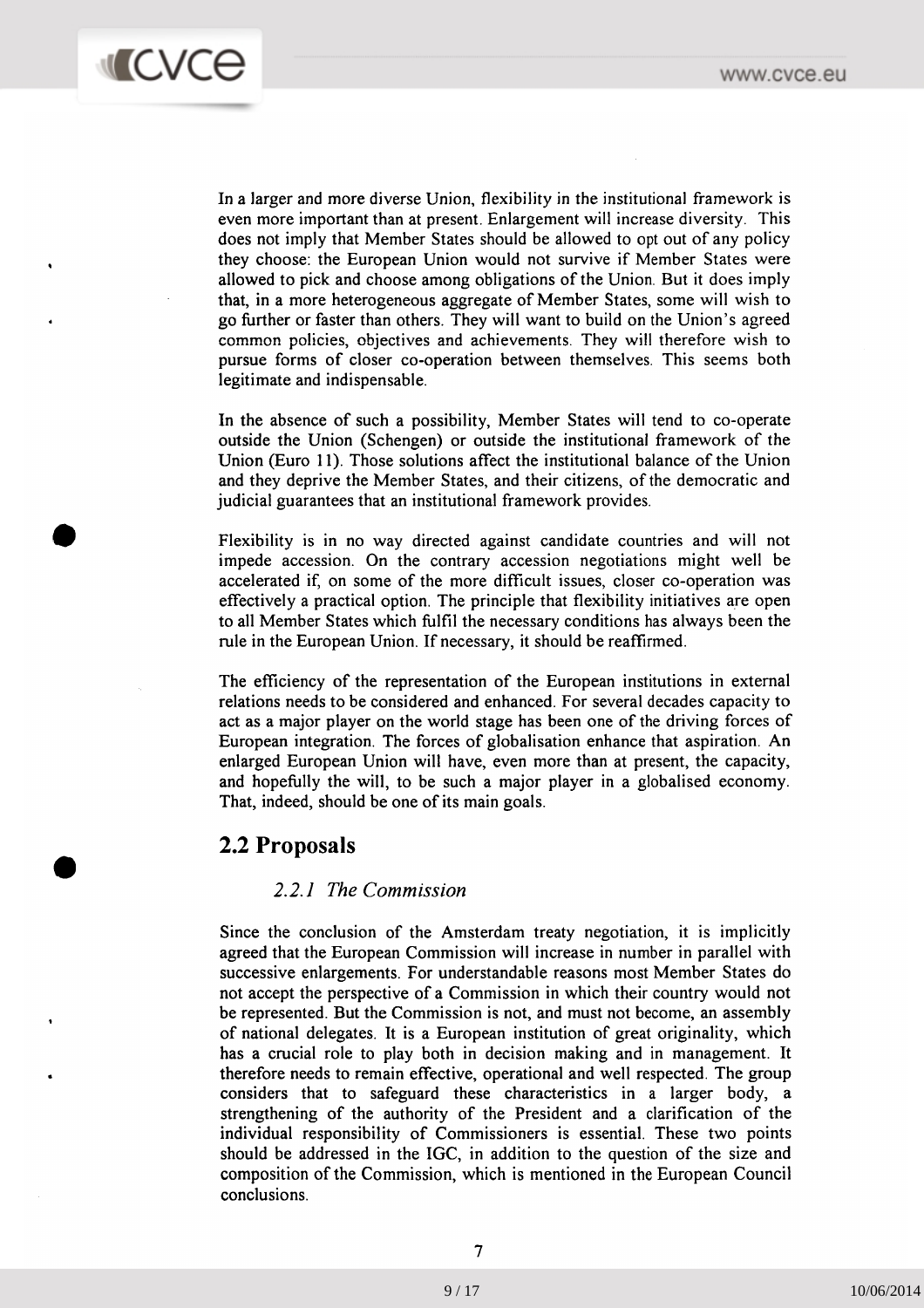

The authority of the President of the Commission has been increased by the treaty of Amsterdam. The group believes that, in order to enable the President to cope effectively with an increased membership, it would be advisable to go further. He should have more effective influence in the nomination and selection of Commissioners. He should be given clear authority to organise, co-ordinate and guide the working of the institution.

Recent events have raised the question of the individual responsibility of Commissioners and of reconciling it with the collective responsibility of the Commission. President Prodi is dealing with this in an informal manner by requesting in advance the agreement of Commissioners to resign if he so requires. The group believes that this informal arrangement should be formalised in the treaty, so as to confirm the authority of the President, with due respect for the collégial character of the Commission. This would also clarify the respective powers of Parliament and President regarding the performance and tenure of Commissioners.

#### 2.2.2 *Qualified Majority Voting*

The need for qualified majority voting to be the rule in an enlarged Union, if decision making is to remain effective, is self-evident. When unanimity is required, the risk of blockage increases in due proportion with the number and diversity of participants. On the other hand, the experience of the Community itself shows that qualified majority voting creates a dynamic decision making process, leading to consensus, even if very few votes are effectively taken.

Extension of majority voting should obviously be applied to Community affairs (the first pillar) but it is also significant for the other two pillars.

The three aspects mentioned by the European Council conclusions (extension, re-weighting and threshold) are linked. Any solution will need to be well balanced and calculated to enhance the decision-making capacity of the Union.

Whenever qualified majority voting applies in legislative matters in the first pillar, the group believes that Parliament should have the power of codecision. Extension of qualified majority voting in that field should therefore imply parallel extension of the co-decision procedure. This is a democratic requirement, well suited to an enlarged and therefore potentially more remote Union. It would also contribute to the desirable simplification and transparency in the decision-making procedures.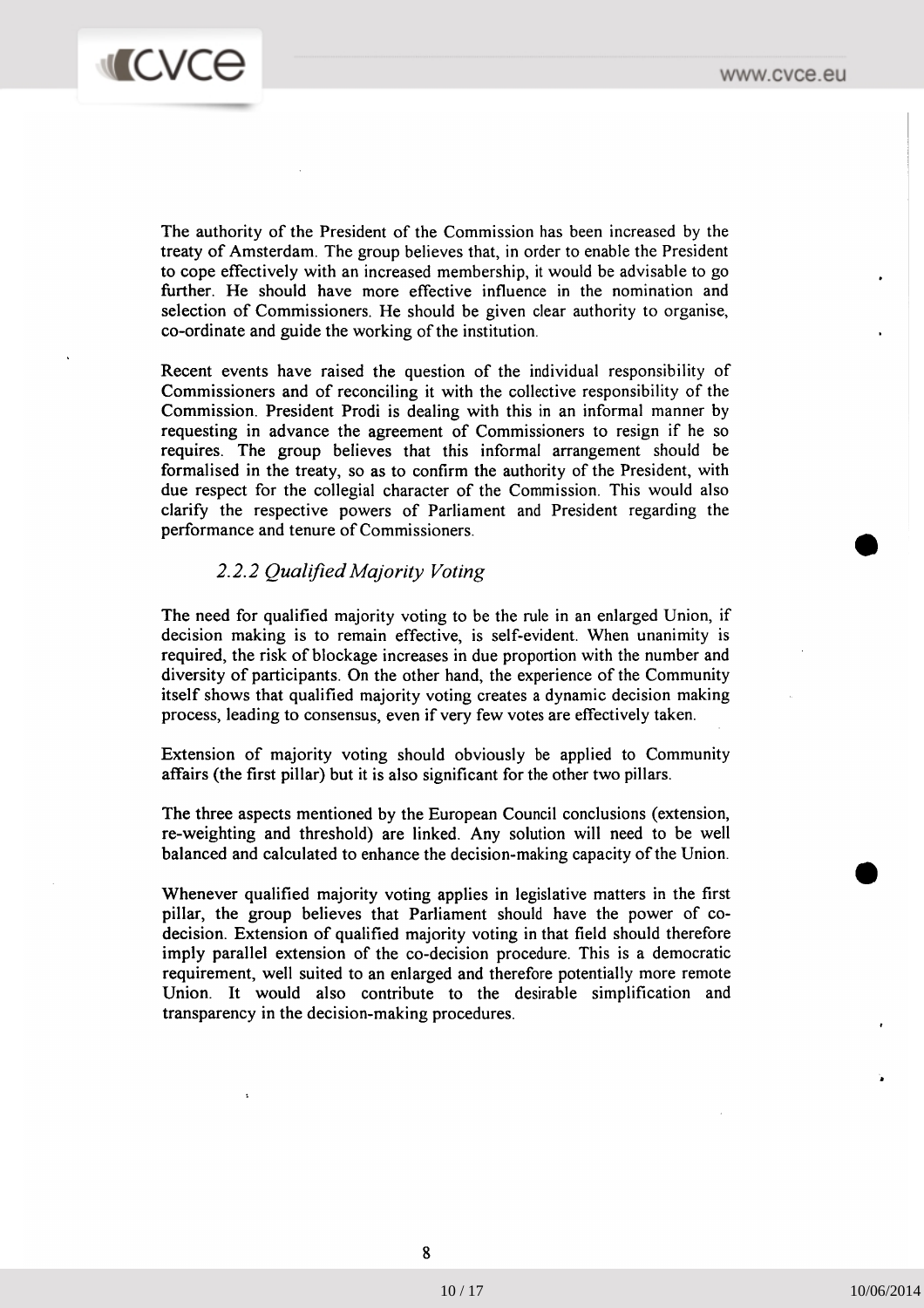## **I** CVCE

#### *2.2.3. Reweighting of votes*

The group accepts that proximate enlargement to a large number of mostly small or medium-sized countries implies that the relative weight of Member States in the decision making process should be reassessed. The issue is politically and symbolically important, but the group feels it has no mandate to make specific proposals in this respect.

#### *2.2.4 The Council*

The Council is at the centre of the decision making process of the Union. Practically all governments and outside observers acknowledge that it is not working well and that, if no change occurs, increased participation is bound to further weaken the efficiency of the institution. Many reform proposals are on the table, including an important one introduced by the Secretary General of the Council (Trumpf-Piris report). Most of these proposals, such as a significant reduction of the number of Council formations or an effective coordinating mechanism between Councils, do not necessitate any treaty change and the group is convinced that they should be actively pursued in parallel with the IGC. Nevertheless time may show that treaty amendments are needed to reorganise the role of the presidency, for instance, or to clarify the distinction between the legislative and the executive roles of the Council. Such amendments could well contribute to more efficiency and to a better public understanding of the working of the Council. The possibility of introducing them should be left open.

#### *2.2.5 Parliament*

Article 189 of the treaty establishing the European Community limits to 700 the number of members of the European Parliament. This effectively protects the institution against inflation in numbers as a result of enlargement. It would however be useful to establish, before the problem becomes acute, a rule on how to allocate seats to Member States once the upper limit is reached.

Proposals made elsewhere in this report imply a development of the legislative role of Parliament through an extension of the co-decision procedure.

Parliament, like the other institutions should also reconsider its working methods so as to maximise clarity and transparency.

#### *2.2.6 Other Institutions*

An increase in the number of Member States creates problems of size, organisation and efficiency in several institutions. This is the case, for instance, in the Court of Justice, the Court of Auditors and the Committee of Regions. The group does not wish to examine separately the case of each institution but believes that Member States should give due consideration to the suggestions put forward by the institutions themselves (for instance, the Court of Justice) or by independent committees (such as the Committee of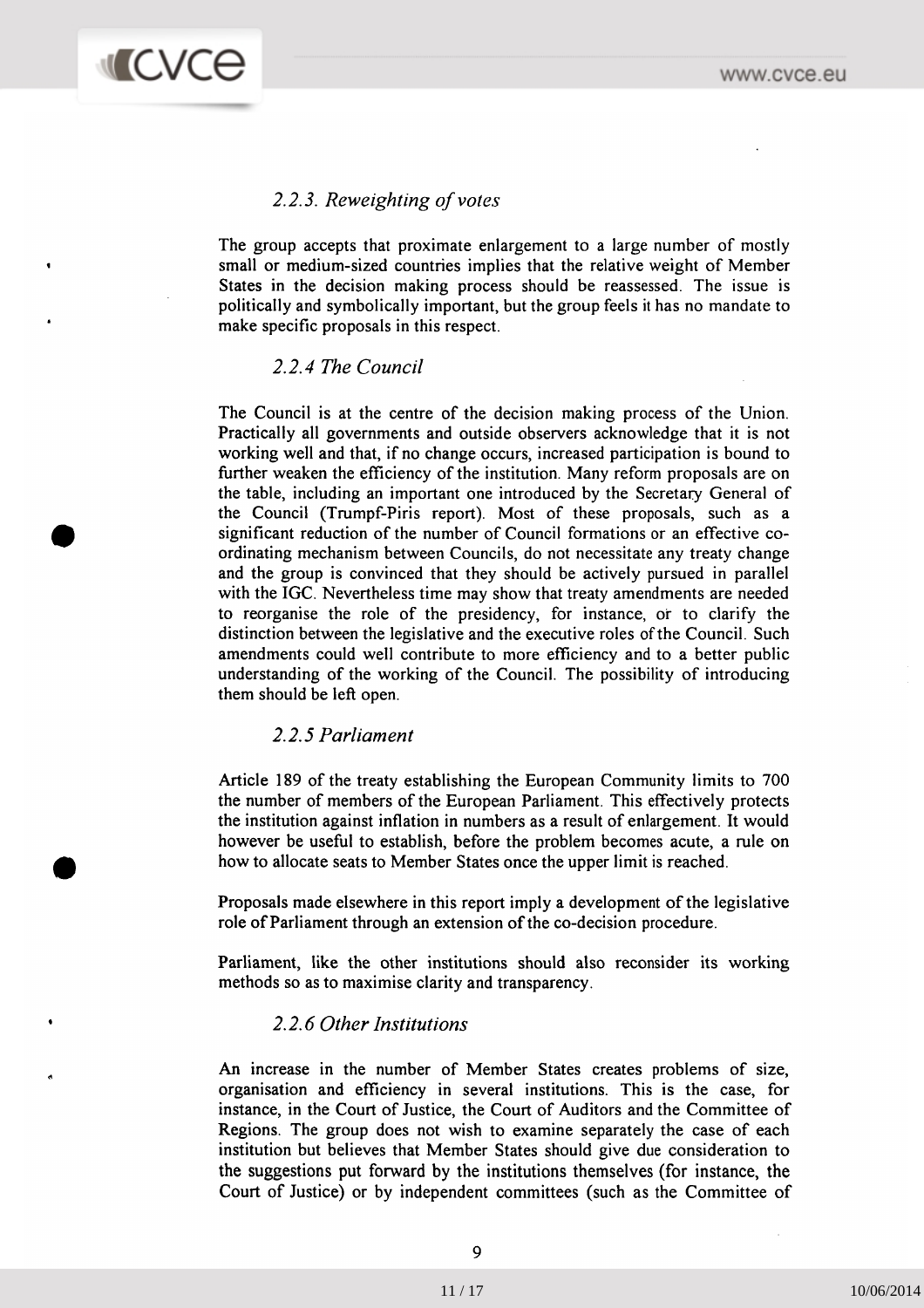



Independent Experts on the reform of the Commission which has suggested the appointment of a European Public Prosecutor).

#### *2.2.7 External Relations*

The legal situation today is that a focussed representation of European interest in global negotiations is only guaranteed when discussions concern trade in goods (for instance in the Uruguay Round). The legal capacity for the Community to act as a unit in other economic and financial debates on the world stage needs to be established; it is a logical consequence of economic and financial integration.

Therefore the question of external representation of the Union, in subjects like trade in services or international monetary matters, should be revisited in the IGC In this context legal personality of the Union is also an issue.

#### 2.2.5. *Flexibility*

The Treaty of Amsterdam introduced the concept of closer co-operation into European law. The group is aware that there has been little time and scope for its implementation, and that it may be too early to pass judgement on those clauses. But the group is also aware that most observers, inside and outside the institutions, consider that the treaty clauses are so complex and subject to such conditions and criteria that they are unworkable. Given the increased importance of institutional flexibility in an enlarged Union, and the fact that they may indeed facilitate enlargement, the group considers that they should be revisited.

It should be possible to initiate such a co-operation by qualified majority, or super qualified majority, without the possibility of veto by any single Member State, but with due respect for the interests of non-participants. Common Foreign and Security policy should be included in the scope of closer cooperation. The process should remain open to all Member States who fulfil the necessary conditions. The principle should remain that flexibility is a way of building on and strengthening the Union's achievements, not of loosening the ties that bind Member States.

### **2.3 Implementation**

Given the constraints of timing, the Union should draw conclusions from previous experiences and make a serious effort to accelerate the negotiating process. The last IGC was launched by the European Council in Turin on the 29<sup>th</sup> of March 1996, the first draft proposal for treaty modifications appeared on the negotiating table nine months later (5<sup>th</sup>.December 1996), six months after that, the treaty was concluded  $(17<sup>th</sup>$ . June 1997).

The group believes that the I.C.G. should start with a draft treaty on the table. On past experience this could cut by half the length of the conference.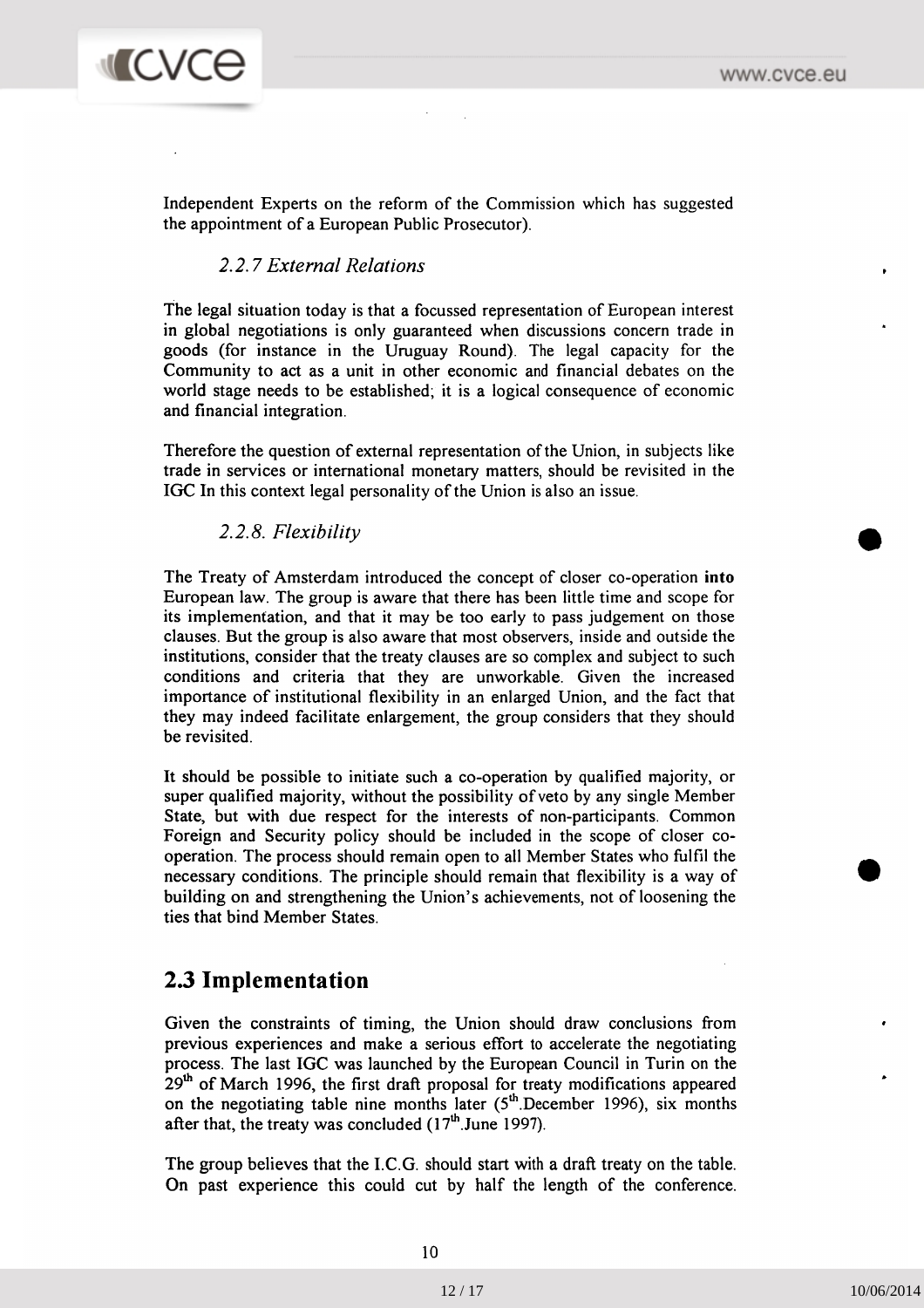

Practically all the issues mentioned in this section were discussed in the Amsterdam negotiations and have been the subject of extensive academic debate since then. The Commission, representing as it does the collective interest of the Union, has always had the right to make proposals to intergovernmental conferences. In the past the Commission has, in general, been cautious in exercising this right. However, given the urgency and the scope of the reforms and extensive previous discussion, the group believes that the Commission should submit comprehensive and concrete proposals, in the form of a draft treaty, right at the beginning of the conference. In present circumstances the Commission has a strong obligation to make full use of its right to submit proposals to the Intergovernmental Conference. Obviously the Commission would need to work in close contact with other institutions of the Union before formulating those proposals.

As indicated above, the group is well aware that many of the problems facing the institutions can be settled without treaty changes. For other problems that is not the case and, in view of its mandate, the group's report concentrates on these. But adaptation to enlargement should be seen as a single task of fundamental importance, whether or not it implies treaty change. Both Council and Commission have ongoing procedures oriented towards internal reform, largely motivated by the perspective of enlargement. The group believes that the two exercises (IGC and reform that does not imply treaty changes) should be conducted in parallel, as part of a single effort, and within the same time frame. It notes that many changes go against long established practices and vested interests. In view of these difficulties, the European Council should give a clear mandate requiring a package of significant reforms which do not imply treaty change to be agreed by the end of next year, together with the results of the IGC, so as to make a comprehensive reform effective.

्रदैः 简略 Ψĥ,  $\mathcal{H}$ 

揺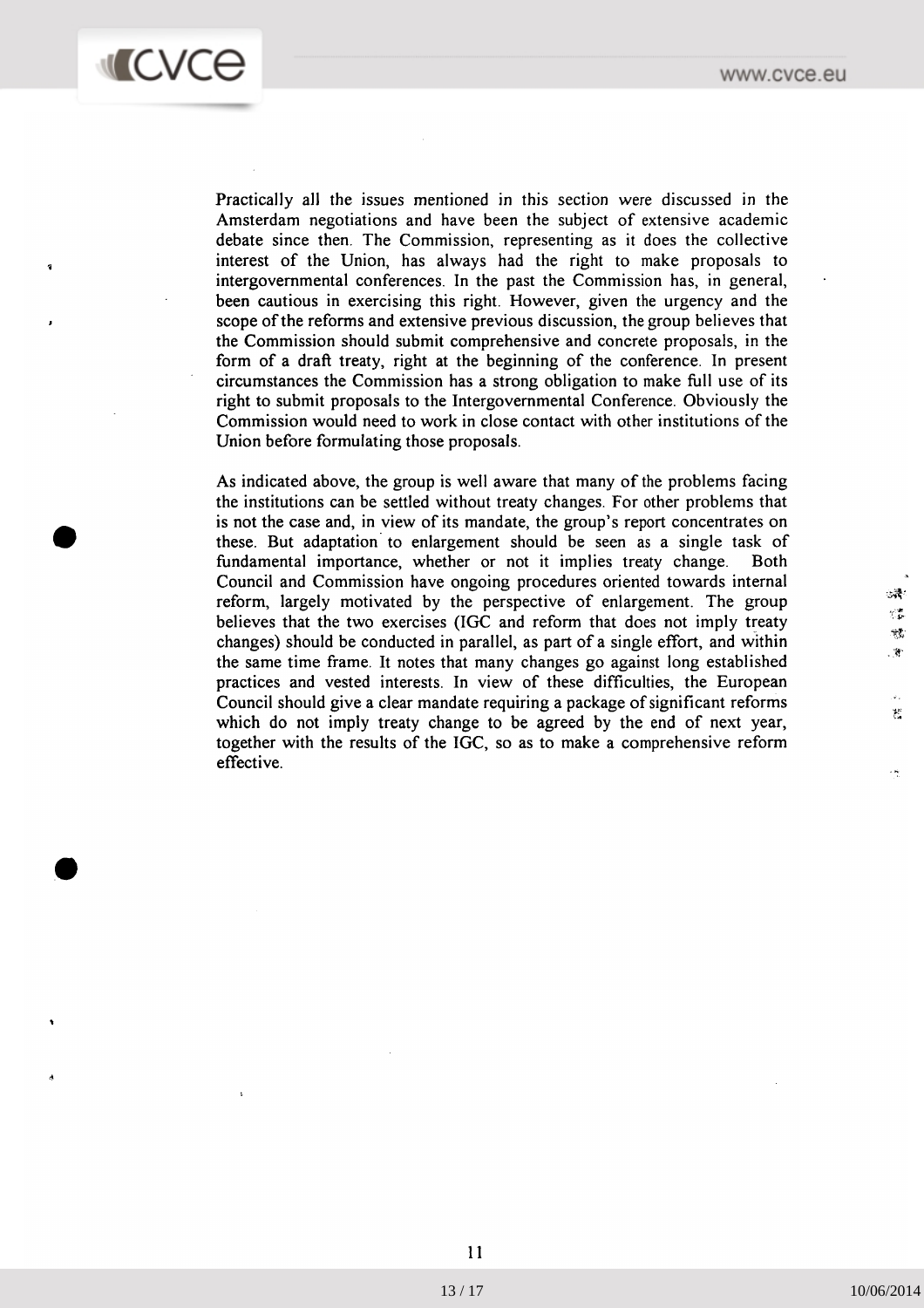## **3. Reorganisation of treaty texts**

#### **3.1 Reasons for Change**

**I** CVCE

The group believes that significant change needs to be introduced in the way legal texts which are presently in treaty form can, in future, be modified. That change should be based on a distinction in the nature of the clauses in the present treaties.

For the past ten or fifteen years the Union has lived through a permanent process of treaty modification. At any given moment we have been either preparing or negotiating or ratifying treaty changes. The present situation is typical: the treaty of Amsterdam entered into force on May  $1^{st}$  and, on June  $4^{th}$ , the Cologne European Council called for a new intergovernmental conference.

Constant treaty revision is a source of political difficulties in several member countries of the present Union. It contributes to the feeling of legal insecurity, to the fear of constant new interventions and progressive centralisation, which, rightly or wrongly, is present in significant sectors of public opinion. It cannot be right to pursue this course in an enlarged Union, when each treaty change will have to go through 25 or more parliamentary systems with the foreseeable delays, frustrations and risks of complete paralysis.

#### **3.2 Proposals**

The group suggests that present treaty texts should be divided in two separate parts:

- The basic treaty would only include the aims, principles and general policy orientations, citizen's rights and the institutional framework. These clauses, as is the case now, could only be modified unanimously, through an IGC, with ratification by each Member State. Presumably such modifications would be infrequent.
- A separate text (or texts) would include the other clauses of the present treaties, including those which concern specific policies. These could be modified by a decision of the Council (acting on the basis of a new superqualified majority or on unanimity, depending on the subjects) and the assent of the European Parliament (eventually with a special majority).

Such a change would have the following advantages:

- greatly reduce the present need for constant modifications of the European treaties.
- make the basic institutional structure more readable, more understandable and accessible to the public.
- introduce a procedure for changes based, at least partly, on a form of majority voting, with intervention of the European Parliament.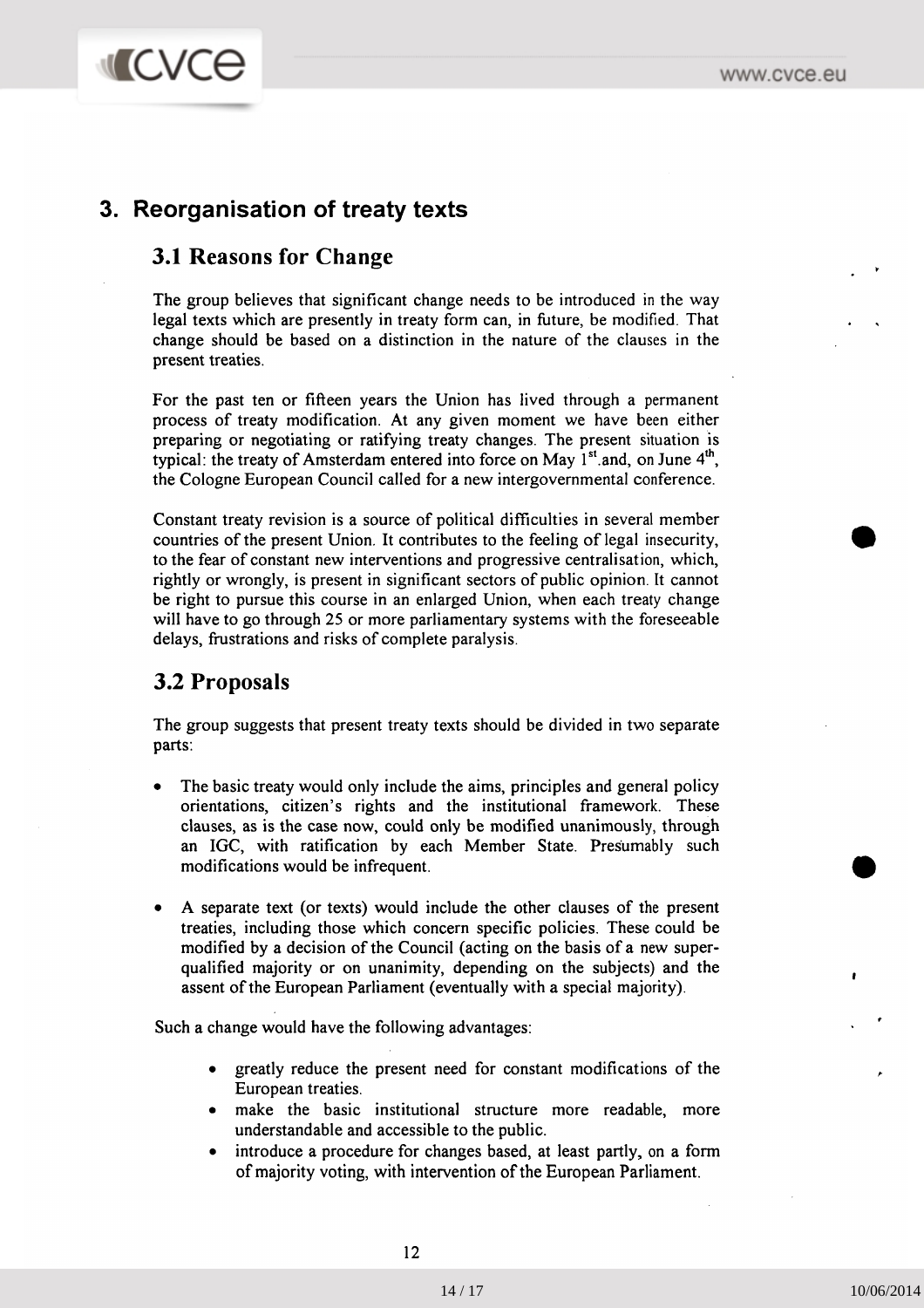## **INCVCO**

## **3.3 Implementation**

Important preliminary work has been done on this subject, notably by the European University Institute in Florence. Drafts already exist indicating how such a division could be operated. The approach indicated by this report would therefore not cause undue delay. The Commission should mandate the European Institute to finalise its work, in co-operation with the legal services of the Council, the Commission and Parliament. This would clarify the debate and demonstrate the feasibility and the attraction of a reorganisation of treaty texts. The IGC, when convened, would then have a concrete proposal to serve as basis for negotiation if, as the group suggests, it decided to. go down that road.

 $\frac{d}{d}$  $\frac{4}{4}$ s.

 $\frac{1}{4}$ 

15 / 17 10/06/2014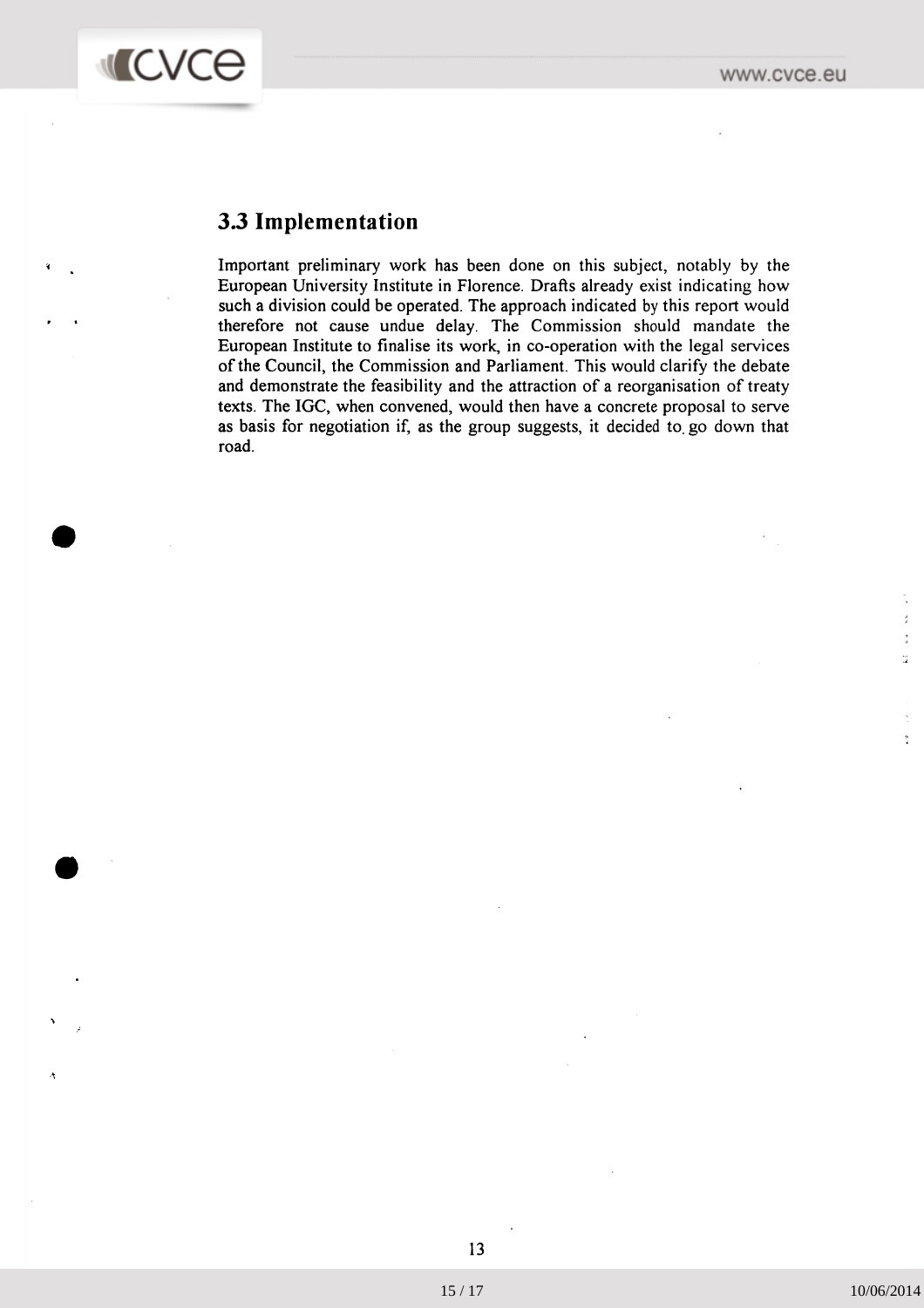## **II CVCE**

## **4. Defence**

The mandate of the group is clearly centred on institutional reform, and it has therefore abstained from suggestions of a different nature. But the fact is that the future IGC will not be working in a political vacuum.

The declaration adopted by the European Council in Cologne on strengthening the common European policy on security and defence calls for important new steps. It wants the Council to have the ability to take decisions on the full range of conflict prevention and crisis management. This implies the development of a capacity for autonomous action backed up by credible military force. The European Council also wants the inclusion in the European Union of functions of the WEU The WEU as an organisation would then become redundant. These are major new initiatives, indicating a high level of ambition in the European Council and also with high visibility in public opinion.

The date fixed for the complete implementation of this declaration is the same as that scheduled for the IGC: the end of 2000.

Given this coincidence in timing, the pressing character and the paramount importance of the issue of European defence policy, the group believes that it cannot be ignored in the forthcoming IGC. This matter is of fundamental significance for the future of Europe and the development of the European Union. New institutional arrangements will be needed; they should fit in the single institutional framework of the Union and not lead to the creation of a fourth pillar. Article 17 of the treaty on European Union offers some scope for the integration of W.E.U into the European Union without treaty change. Nevertheless treaty amendments may well be called for and should be dealt with in the IGC